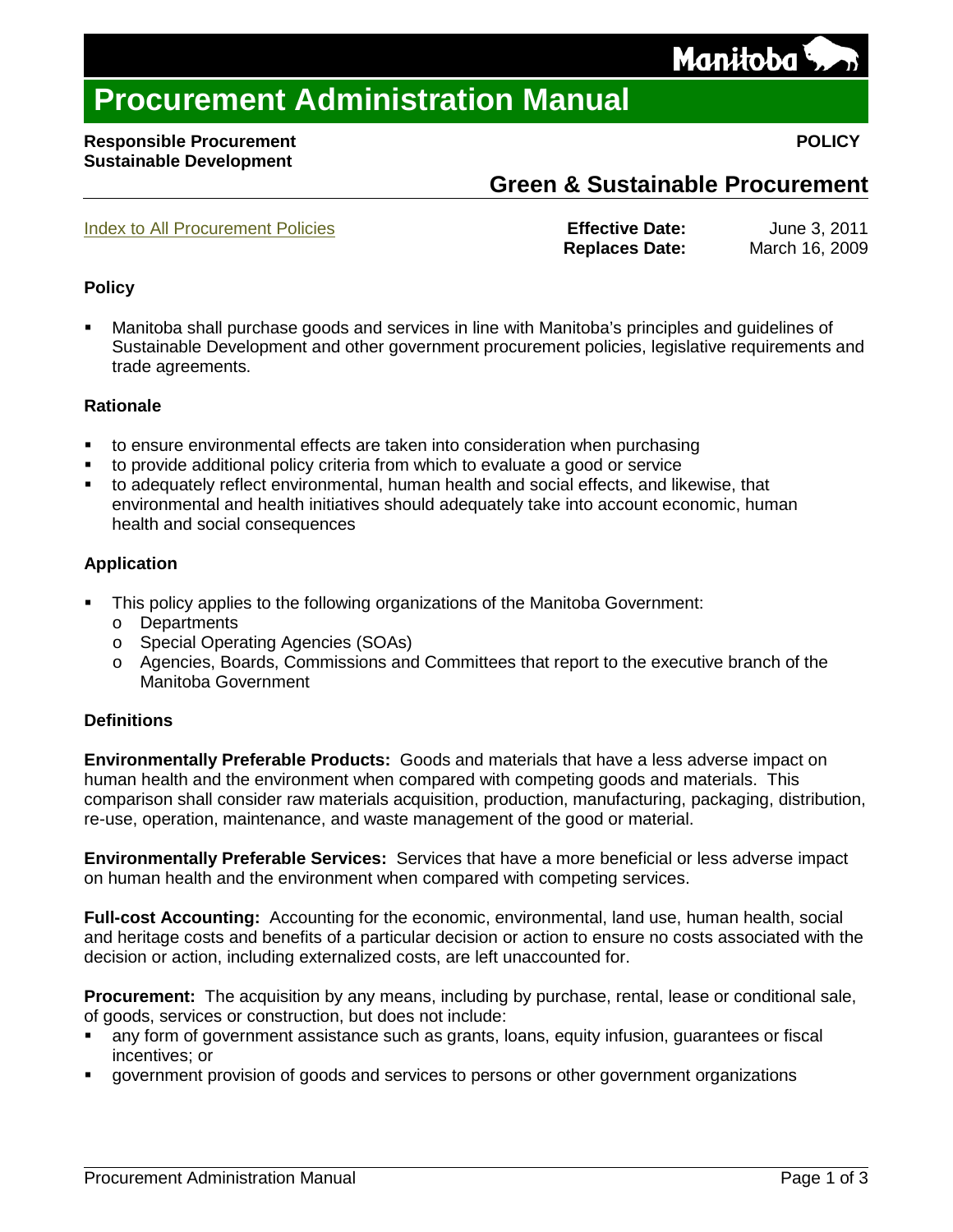

## **Procurement Administration Manual**

#### **Responsible Procurement POLICY Sustainable Development**

### **Green & Sustainable Procurement**

**Reasonable Price**: [Price](http://www.businessdictionary.com/definition/labor-rate-price-variance.html) that [provides](http://www.businessdictionary.com/definition/provide.html) the best [total value,](http://www.businessdictionary.com/definition/total-value.html) consideration given to [availability,](http://www.businessdictionary.com/definition/availability.html) [delivery,](http://www.businessdictionary.com/definition/delivery-time.html) fitness for purpose, [payment terms,](http://www.businessdictionary.com/definition/payment-terms.html) [quality,](http://www.businessdictionary.com/definition/quality.html) [quantity,](http://www.businessdictionary.com/definition/quantity.html) and [service.](http://www.businessdictionary.com/definition/final-good-service.html) A reasonable price is not necessarily the lowest price.

**Recycled Products:** Goods or materials manufactured with waste goods or materials that have been recovered or diverted from the waste stream.

**Sustainable Development:** Meeting the needs of the present without compromising the ability of future generations to meet their own needs.

**Toxic Substance:** A substance whose quantity, concentration or the conditions under which it is managed poses an elevated risk to the environment or human health.

#### **Policy Guidelines**

- Purchases shall be based on:
	- $\circ$  careful consideration of the goods or services impact on the environment, economy and human health and well being
	- o preference being given to the purchase of environmentally preferable goods and services whenever they perform satisfactorily and are available at a reasonable price
	- o consideration of market factors such as price, quality, delivery dates and specifications, ex: recycled, remanufactured, non-toxic
	- o consideration of full cost accounting to ensure that no costs associated with the purchase decision or action, including externalized costs, is left unaccounted for
- Green procurement must be added to tender evaluation criteria.
- A cost/benefit analysis should be conducted to determine whether or not to purchase an environmentally preferable good or service.
- Manitoba's [Sustainable Development Procurement Guidelines](http://www.gs.internal/psb/sustainable_development_procurement_guidelines.pdf) and are to be considered in any procurement and in broad outline would include the following:
	- o Promoting Environmental Sustainable Economic Development
	- o Conserving Resources
	- o Conserving Energy
	- o Promoting Pollution Prevention, Waste Reduction and Diversion
	- o Evaluating Value, Performance and Need

#### **Procedures**

 Internal or additional procedures may be established at the discretion of Departments, Agencies, Boards, Commissions, Committees, SOAs or Central Agencies to ensure compliance with policy or to streamline processes. Employees must determine if internal or additional procedures are to be followed.